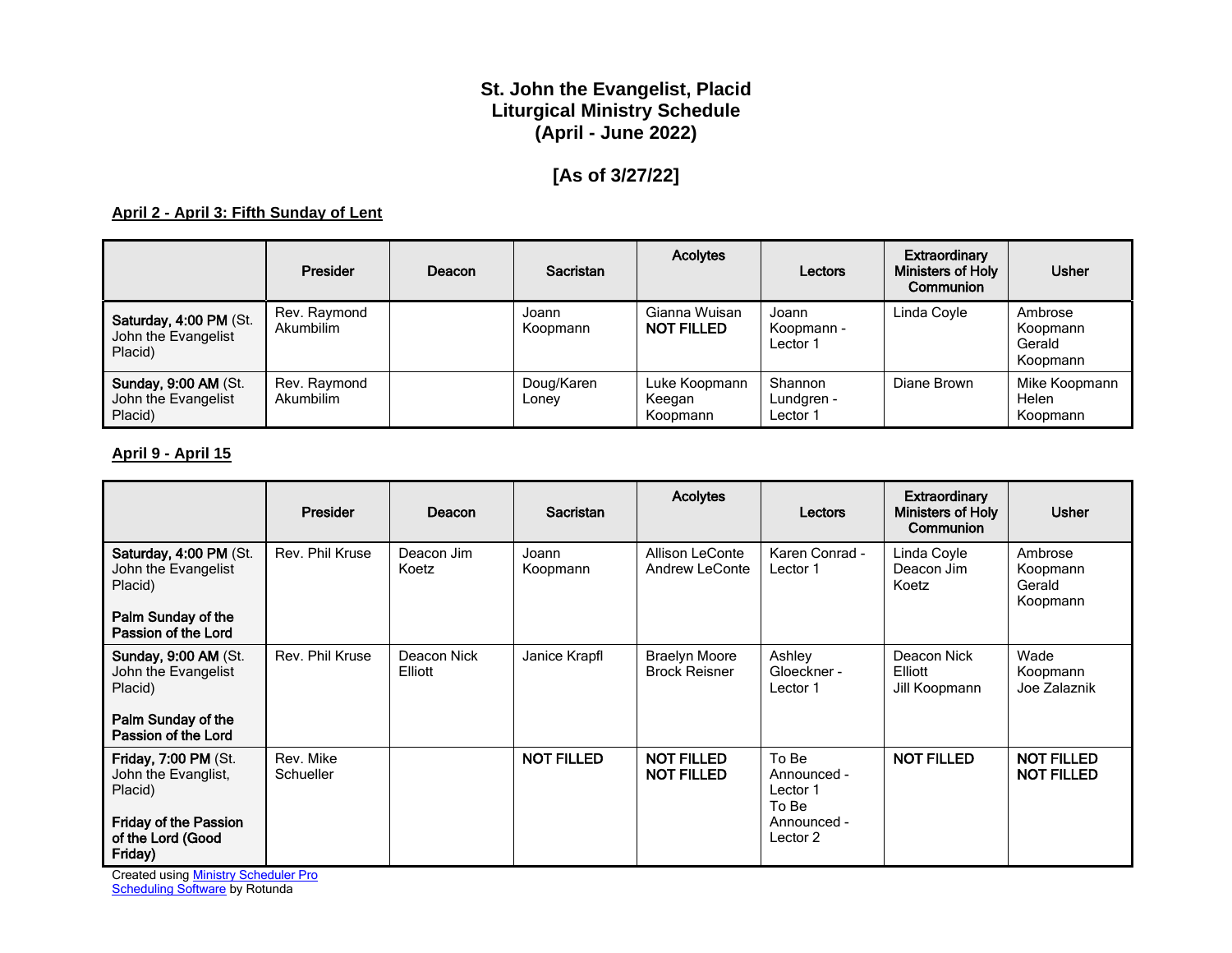# **Sunday, April 17, 9:00 AM: Easter Sunday of the Resurrection of the Lord**

|                                                               | <b>Presider</b>       | Deacon               | <b>Sacristan</b> | <b>Acolytes</b>                      | Lectors                      | <b>Extraordinary</b><br><b>Ministers of Holy</b><br>Communion | <b>Usher</b>                          |
|---------------------------------------------------------------|-----------------------|----------------------|------------------|--------------------------------------|------------------------------|---------------------------------------------------------------|---------------------------------------|
| <b>Sunday, 9:00 AM (St.</b><br>John the Evangelist<br>Placid) | Rev. Akizou<br>Kamina | Deacon Jack<br>Wolfe | Donna Strief     | Lilly Koopmann<br>Keegan<br>Koopmann | Katie Koopmann<br>- Lector 1 | Deacon Jack<br>Wolfe                                          | Doug/Karen<br>Lonev<br>Carl McDermott |

# **April 23 - April 24: Second Sunday of Easter**

|                                                               | <b>Presider</b>    | Deacon               | <b>Sacristan</b>  | <b>Acolytes</b>                | Lectors                         | <b>Extraordinary</b><br>Ministers of Holy<br>Communion | <b>Usher</b>                              |
|---------------------------------------------------------------|--------------------|----------------------|-------------------|--------------------------------|---------------------------------|--------------------------------------------------------|-------------------------------------------|
| Saturday, 4:00 PM (St.<br>John the Evangelist<br>Placid)      | Long Phi<br>Nguyen |                      | Joann<br>Koopmann | lan Smith<br><b>NOT FILLED</b> | Joann<br>Koopmann -<br>Lector 1 | Linda Coyle                                            | Ambrose<br>Koopmann<br>Gerald<br>Koopmann |
| <b>Sunday, 9:00 AM (St.</b><br>John the Evangelist<br>Placid) | Long Phi<br>Nauven | Deacon Jack<br>Wolfe | Janice Krapfl     | Nathan Casey<br>Elli Casey     | Andrea Brehm -<br>Lector 1      | Deacon Jack<br>Wolfe                                   | Tony Krapfl<br>Sam Krapfl                 |

#### **April 30 - May 1: Third Sunday of Easter**

|                                                          | Presider               | Deacon | <b>Sacristan</b>    | <b>Acolytes</b>                       | Lectors                    | Extraordinary<br>Ministers of Holy<br>Communion | <b>Usher</b>                                  |
|----------------------------------------------------------|------------------------|--------|---------------------|---------------------------------------|----------------------------|-------------------------------------------------|-----------------------------------------------|
| Saturday, 4:00 PM (St.<br>John the Evangelist<br>Placid) | Rev. Mike<br>Schueller |        | Joann<br>Koopmann   | Allison LeConte<br>Andrew LeConte     | Karen Conrad -<br>Lector 1 | <b>NOT FILLED</b>                               | Ambrose<br>Koopmann<br>Gerald<br>Koopmann     |
| Sunday, 9:00 AM (St.<br>John the Evangelist<br>Placid)   | Rev. Mike<br>Schueller |        | Doug/Karen<br>Loney | <b>Brock Reisner</b><br>Kaitlyn Vaske | Jenni Vaske -<br>Lector 1  | Karen Loney                                     | <b>Brent Koopmann</b><br>Leigh Ann<br>Reisner |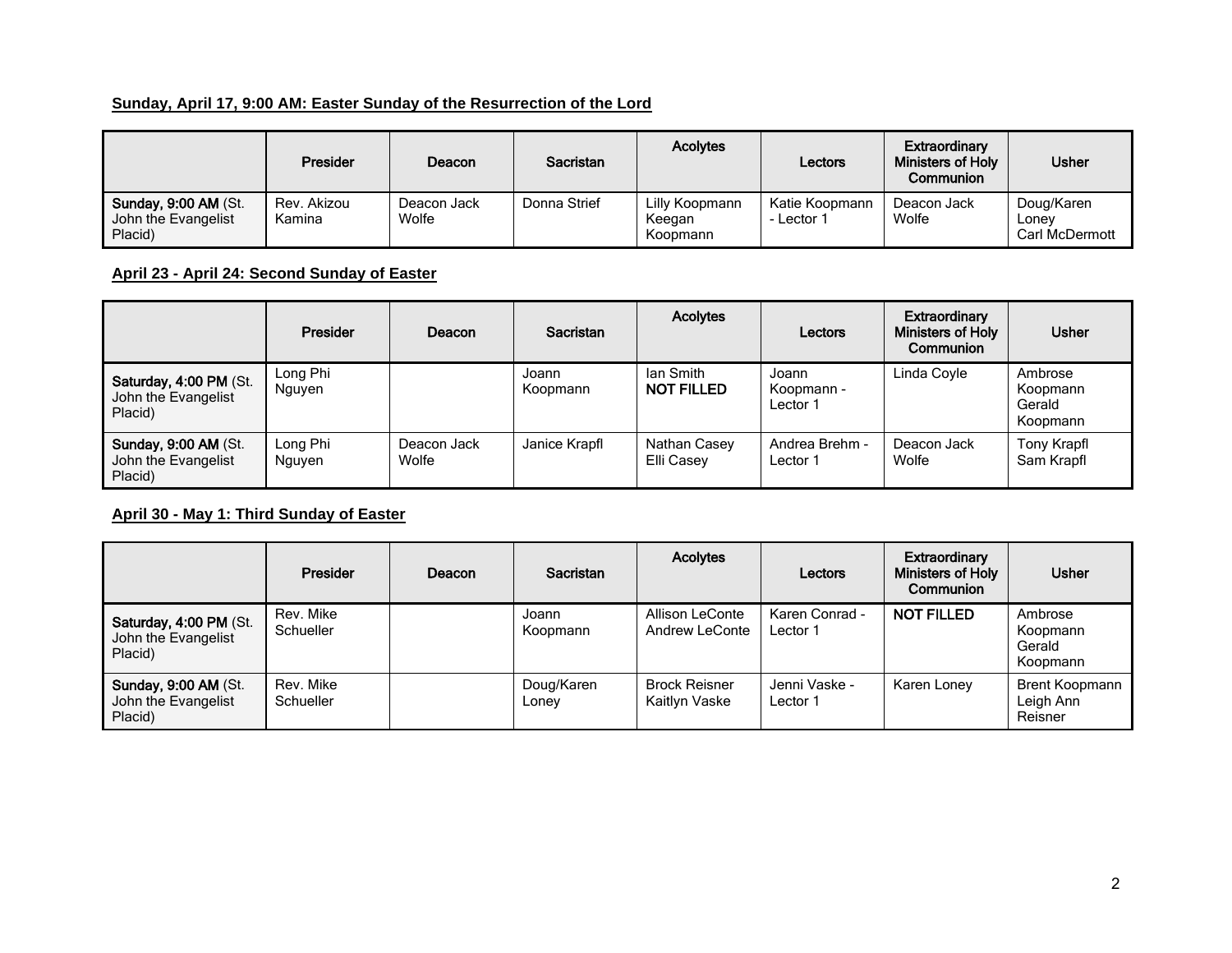## **May 7 - May 8: Fourth Sunday of Easter**

|                                                               | Presider    | Deacon | Sacristan         | <b>Acolytes</b>                        | Lectors                      | Extraordinary<br>Ministers of Holy<br>Communion | <b>Usher</b>                              |
|---------------------------------------------------------------|-------------|--------|-------------------|----------------------------------------|------------------------------|-------------------------------------------------|-------------------------------------------|
| Saturday, 4:00 PM (St.<br>John the Evangelist<br>Placid)      | Divine Word |        | Joann<br>Koopmann | <b>NOT FILLED</b><br><b>NOT FILLED</b> | Jane Sweeney -<br>Lector 1   | Linda Coyle                                     | Ambrose<br>Koopmann<br>Gerald<br>Koopmann |
| <b>Sunday, 9:00 AM (St.</b><br>John the Evangelist<br>Placid) | Divine Word |        | Donna Strief      | Luke Koopmann<br>Lilly Koopmann        | Katie Koopmann<br>- Lector 1 | Kim Koopmann                                    | Mike Koopmann<br><b>Rob Ostwinkle</b>     |

### **May 14 - May 15: Fifth Sunday of Easter**

|                                                               | Presider        | Deacon                  | <b>Sacristan</b>    | <b>Acolytes</b>                   | Lectors                         | Extraordinary<br>Ministers of Holy<br>Communion | <b>Usher</b>                              |
|---------------------------------------------------------------|-----------------|-------------------------|---------------------|-----------------------------------|---------------------------------|-------------------------------------------------|-------------------------------------------|
| Saturday, 4:00 PM (St.<br>John the Evangelist<br>Placid)      | Rev. Phil Kruse | Deacon Dan<br>O'Connell | Joann<br>Koopmann   | lan Smith<br><b>NOT FILLED</b>    | Joann<br>Koopmann -<br>Lector 1 | Linda Covle<br>Deacon Dan<br>O'Connell          | Ambrose<br>Koopmann<br>Gerald<br>Koopmann |
| <b>Sunday, 9:00 AM (St.</b><br>John the Evangelist<br>Placid) | Rev. Phil Kruse | Deacon Jim<br>Koetz     | Doug/Karen<br>Lonev | Allison LeConte<br>Andrew LeConte | Tess Brehm -<br>Lector 1        | Deacon Jim<br>Koetz<br>Jenny Koos               | Chad Koopmann<br><b>Rob Ostwinkle</b>     |

## **May 21 - May 22: Sixth Sunday of Easter**

|                                                               | Presider            | Deacon            | Sacristan         | <b>Acolytes</b>                        | Lectors                           | Extraordinary<br>Ministers of Holy<br>Communion | <b>Usher</b>                              |
|---------------------------------------------------------------|---------------------|-------------------|-------------------|----------------------------------------|-----------------------------------|-------------------------------------------------|-------------------------------------------|
| Saturday, 4:00 PM (St.<br>John the Evangelist<br>Placid)      | Rev. Scott<br>Boone |                   | Joann<br>Koopmann | <b>NOT FILLED</b><br><b>NOT FILLED</b> | Karen Conrad -<br>Lector 1        | Linda Coyle                                     | Ambrose<br>Koopmann<br>Gerald<br>Koopmann |
| <b>Sunday, 9:00 AM (St.</b><br>John the Evangelist<br>Placid) | Rev. Scott<br>Boone | <b>NOT FILLED</b> | Janice Krapfl     | Elli Casey<br>Will Casey               | Shannon<br>Lundgren -<br>Lector 1 | Melissa Casey                                   | Tony Krapfl<br>Dan Ostwinkle              |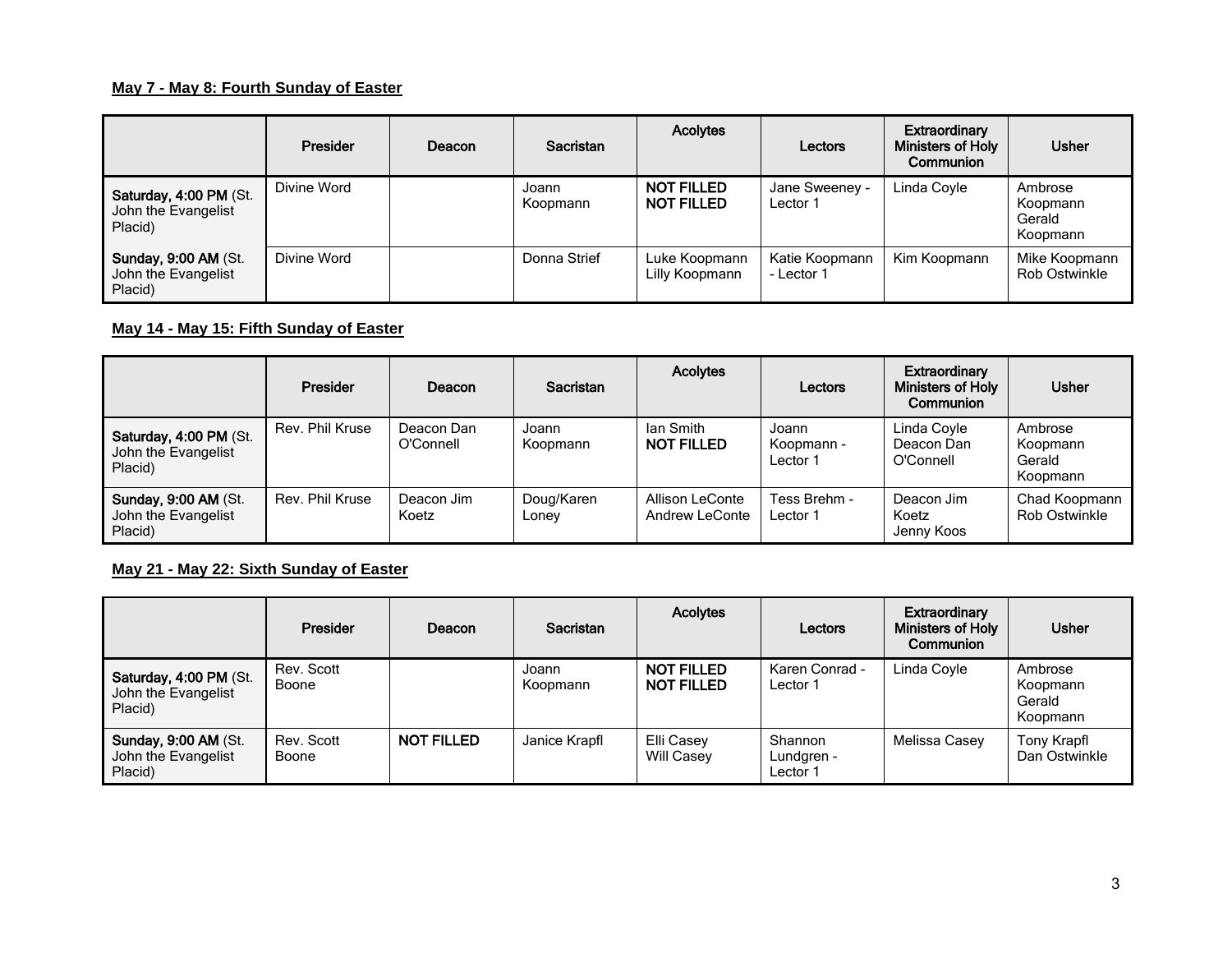### **May 28 - May 29: The Ascension of the Lord**

|                                                               | Presider                | Deacon               | <b>Sacristan</b>  | <b>Acolytes</b>                        | Lectors                    | Extraordinary<br><b>Ministers of Holy</b><br>Communion | <b>Usher</b>                              |
|---------------------------------------------------------------|-------------------------|----------------------|-------------------|----------------------------------------|----------------------------|--------------------------------------------------------|-------------------------------------------|
| Saturday, 4:00 PM (St.<br>John the Evangelist<br>Placid)      | Fr. Simon Thoi<br>Hoang |                      | Joann<br>Koopmann | <b>NOT FILLED</b><br><b>NOT FILLED</b> | Jane Sweeney -<br>Lector 1 | Linda Coyle                                            | Ambrose<br>Koopmann<br>Gerald<br>Koopmann |
| <b>Sunday, 9:00 AM (St.</b><br>John the Evangelist<br>Placid) | Divine Word             | Deacon Jack<br>Wolfe | Donna Strief      | Will Casey<br>Nathan Casey             | Molly Brehm -<br>Lector 1  | Deacon Jack<br>Wolfe                                   | Wade<br>Koopmann<br>Joe Zalaznik          |

## **June 4 - June 5: Pentecost**

|                                                               | Presider               | Deacon | <b>Sacristan</b>    | <b>Acolytes</b>                       | Lectors                         | Extraordinary<br><b>Ministers of Holy</b><br>Communion | <b>Usher</b>                              |
|---------------------------------------------------------------|------------------------|--------|---------------------|---------------------------------------|---------------------------------|--------------------------------------------------------|-------------------------------------------|
| Saturday, 4:00 PM (St.<br>John the Evangelist<br>Placid)      | Rev. Mike<br>Schueller |        | Joann<br>Koopmann   | lan Smith<br><b>NOT FILLED</b>        | Joann<br>Koopmann -<br>Lector 1 | Linda Coyle                                            | Ambrose<br>Koopmann<br>Gerald<br>Koopmann |
| <b>Sunday, 9:00 AM (St.</b><br>John the Evangelist<br>Placid) | Rev. Mike<br>Schueller |        | Doug/Karen<br>Lonev | <b>Braelyn Moore</b><br>Kaitlyn Vaske | Jenni Vaske -<br>Lector 1       | Ashlev<br>Gloeckner                                    | <b>Brent Koopmann</b><br>Carl McDermott   |

## **June 11 - June 12: The Most Holy Trinity**

|                                                               | Presider    | Deacon | Sacristan         | <b>Acolytes</b>                      | Lectors                    | Extraordinary<br>Ministers of Holy<br>Communion | <b>Usher</b>                              |
|---------------------------------------------------------------|-------------|--------|-------------------|--------------------------------------|----------------------------|-------------------------------------------------|-------------------------------------------|
| Saturday, 4:00 PM (St.<br>John the Evangelist<br>Placid)      | Divine Word |        | Joann<br>Koopmann | Allison LeConte<br>Andrew LeConte    | Karen Conrad -<br>Lector 1 | Linda Coyle                                     | Ambrose<br>Koopmann<br>Gerald<br>Koopmann |
| <b>Sunday, 9:00 AM (St.</b><br>John the Evangelist<br>Placid) | Divine Word |        | Janice Krapfl     | Lilly Koopmann<br>Keegan<br>Koopmann | Andrea Brehm -<br>Lector 1 | Katie Koopmann                                  | Tony Krapfl<br>Sam Krapfl                 |